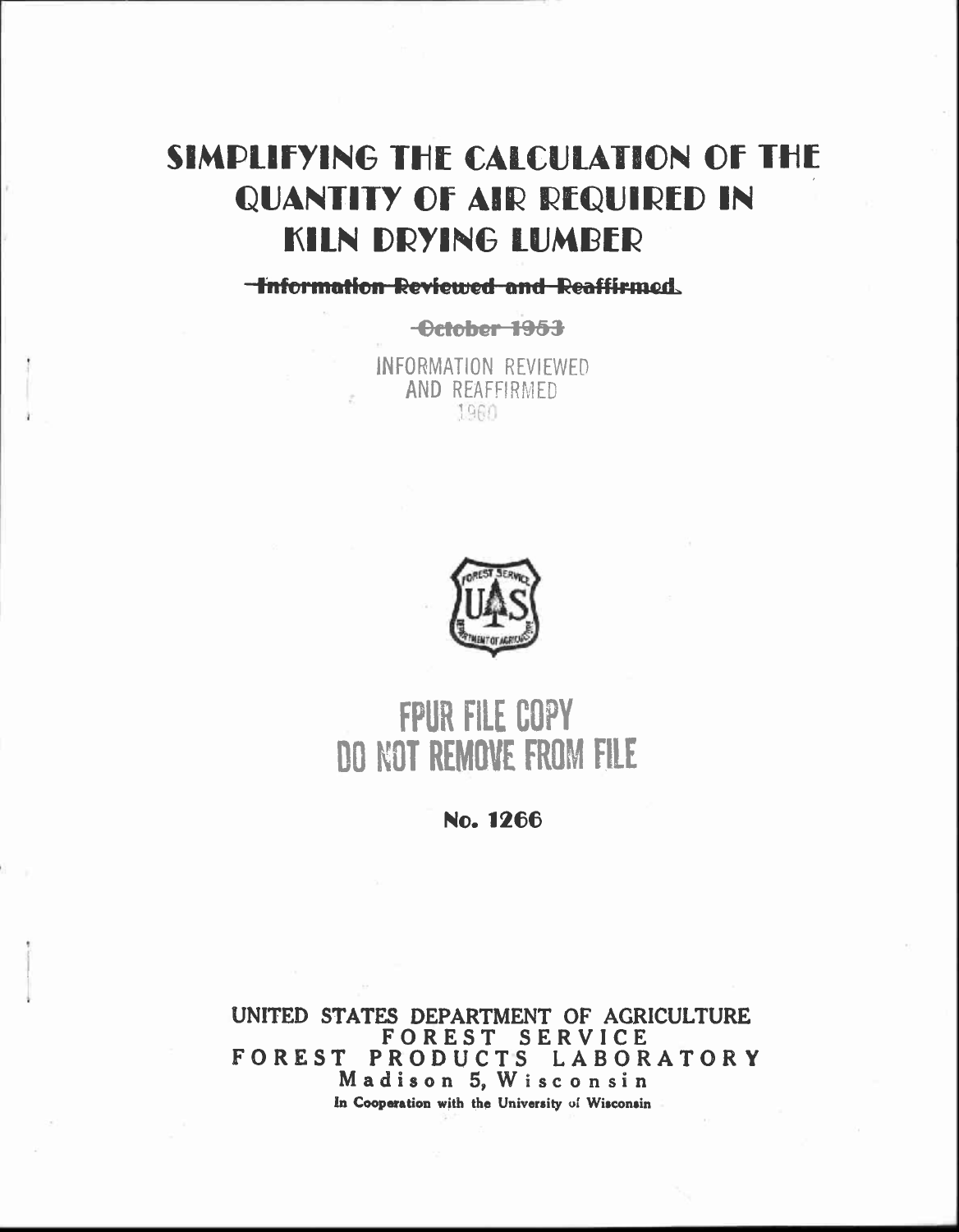### SIMPLIFYING THE CALCULATION OF THE

#### QUANTITY OF AIR REQUIRED IN KILN DRYING LUMBER

By

#### **0. W.** TORGESON, Engineer

### Forest Products Laboratory,  $\frac{1}{n}$  Forest Service U. S. Department of Agriculture

-----

The trend in modern lumber drying is toward the use of fan kilns and high rates of air velocity. By such means green lumber can be dried more uniformly and in less time than if dried in a natural circulation or ventilated type of kiln. Fan kilns, however, could be more efficiently designed if more were known as to (1) the effect that rate of air circulation has on the average rate of drying and (2) how these rates affect the unit cost of kiln drying. The phase concerning the effect of air circulation on drying rate is now being studied at the Forest Products Laboratory. It has been found that air velocity has a very definite effect on the drying lag across the load and, therefore, on the average drying time. The purpose of this article is to explain the three principal factors involved in determining the effect of air circulation on drying rate and to present a chart which simplifies the theoretical calculations of any one factor when the other two are given.

As the air passes through the lumber in a dry kiln, heat is used to evaporate the water in the wood and as a result a temperature drop occurs between the entering and leaving air sides of the load. After the wood and water are heated to the temperature of the surrounding air, this temperature drop becomes a direct measure of the amount of water being evaporated. Of course, the amount of air circulation must be considered also because it governs the amount of heat supplied.

 $\frac{1}{2}$ Maintained at Madison, Wis., in cooperation with the University of Wisconsin.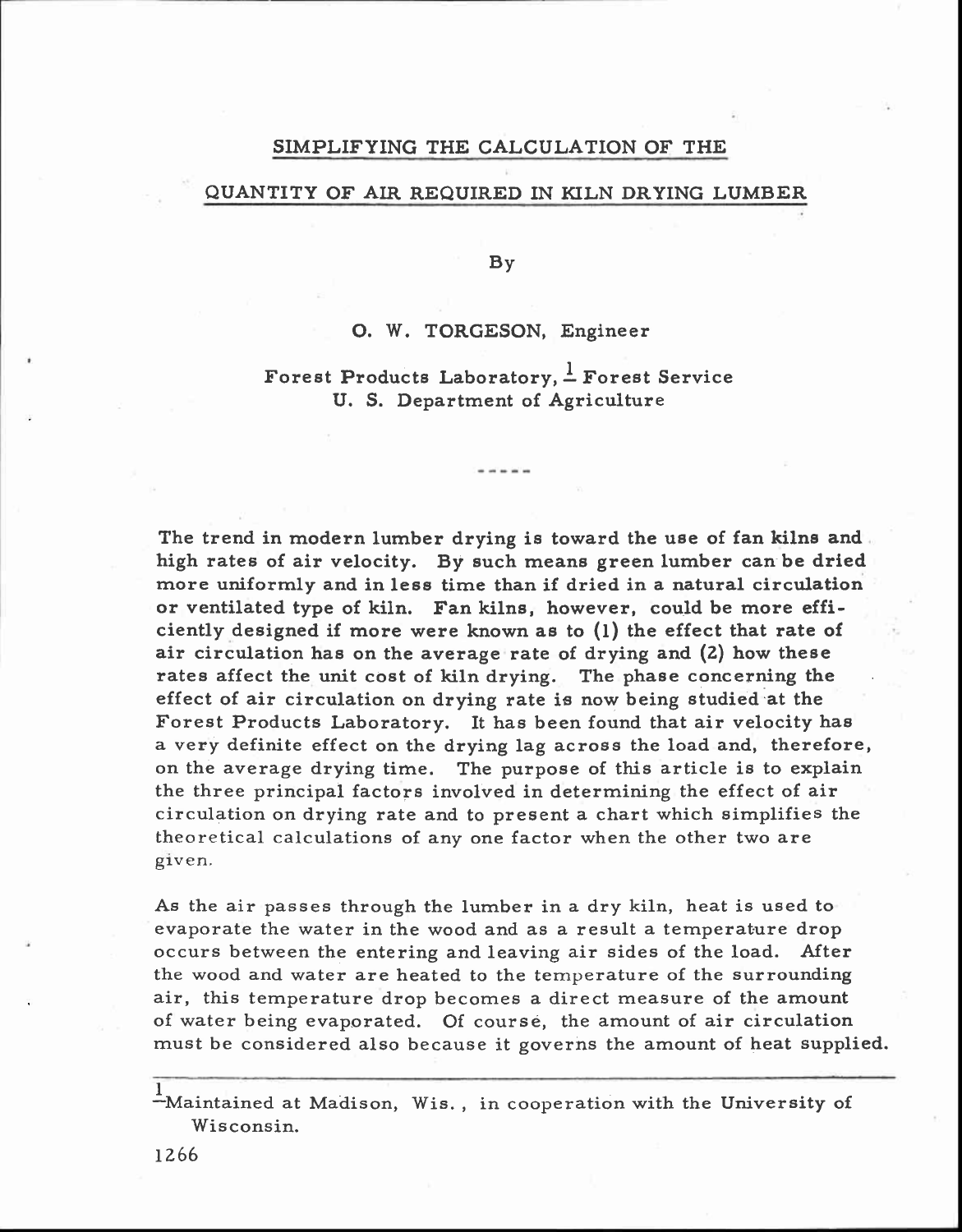It can be seen, therefore, that air circulation, drying rate, and temperature drop are the three factors making up the problem and, given any two, the third can be computed.

Because of so many variables such as species, size, air velocity, moisture content, temperature, relative humidity, and length of air travel, innumerable combinations and calculations are possible. To eliminate the repetition of such laborious computations, a set of curves was made for various entering air temperatures and relative humidities and for a 1 degree temperature drop. The curves, shown in figure 1, give the quantity of air needed to evaporate 1 pound of water when the temperature drop across the load is 1 degree Fahrenheit. These unit values can be divided by temperature drops other than one and multiplied by the actual amount of water evaporated to obtain the corresponding air requirements.

The computations were made on the basis that evaporation takes place at the wet bulb temperature. As drying progresses, however, the evaporation temperature becomes greater than this and a slight error is introduced, especially at low relative humidities. In dealing with stock at a moisture content below the fiber-saturation point, the use of the curves would introduce another error by not giving consideration to the heat of adsorption. The need for computing air requirements, however, is greatest at the beginning of the drying process and for that reason the heat of adsorption was omitted from these particular computations. All air quantities were computed for a barometric pressure of 29.92 inches of mercury, but for practical purposes no correction need be made for other pressures.

In computing any one factor from the other two, the following equation (1) can be used:

$$
(1) A = \frac{UM_1}{t}
$$

Where:

 $A = Volume of air needed per minute (cu. ft.)$  $U =$  Unit air requirement from curves (cu. ft.)  $M_l$  = Moisture loss per minute (lb.)  $t = T$ emperature drop  $(°F.)$ 

$$
1266 \qquad \qquad -2 -
$$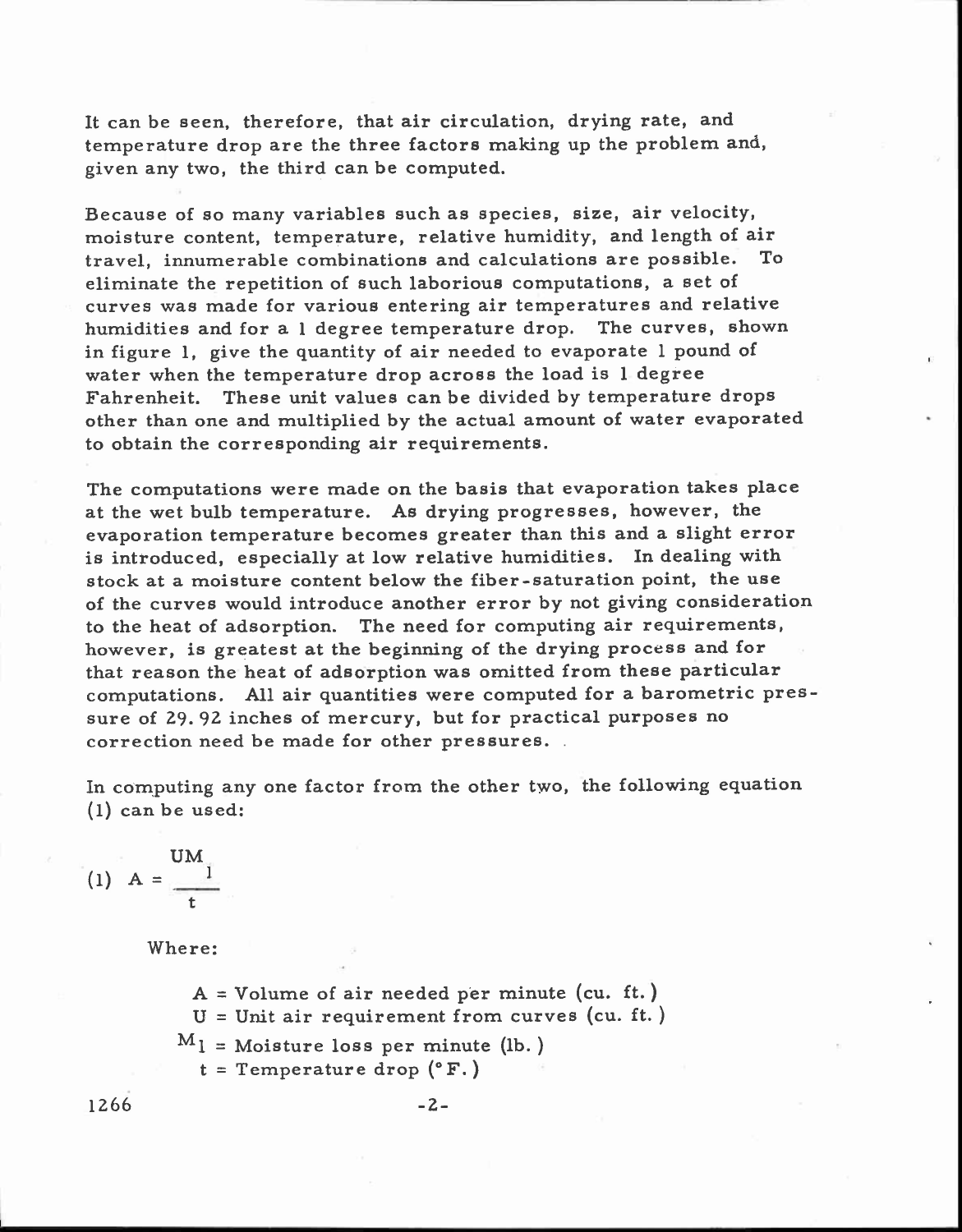Moisture loss in usually calculated and expressed as a percentage of the oven-dry weight of the wood. To convert this percentage to pounds, equation (2) can be used.

(2) 
$$
M_1 = \frac{M_2}{100}
$$
 VWG

Where:

 $M_1$  = Moisture loss per minute (lb.)  $M_2$  = Moisture loss per minute (percent)  $V = Volume of green wood (cu. ft.)$  $W = 62.3$  = weight of 1 cubic foot of water at 70° F. (lb. )  $G =$  Specific gravity (based on green volume and oven-dry weight)

It is often more convenient to use the evaporation from one layer 1 foot long in the direction of the length of the boards as given by equation  $(3)$ . Such a moisture loss when used in equation  $(1)$  gives the volume of air to be provided for one sticker space 1 foot wide. This air volume can be converted to air velocity by dividing by the sticker thickness expressed in feet.

(3) 
$$
M_1 = \frac{M_2}{100}
$$
 DLWG

In this equation  $V$  in equation  $(2)$  is replaced by  $(DL)$  where

 $D =$  thickness of lumber (ft.)  $L =$  length of air travel (ft.)

As an illustration of how to use the curves, the following assumptions are made as representing the conditions during the first stage of drying when the need for air is greatest:  $(1)$  a 4-foot wide pile of  $4/4$ sugar maple measuring 1-1/16 inches in thickness and having a specific gravity of 0. 56; (2) stickers measuring 7/8 inch in thickness; (3) an entering air condition of 130° F. and 80 percent relative humidity; (4) a moisture content loss from 70 to 40 percent during the first 2 days; and (5) an average temperature drop across the load of 2° F.

 $1266$  -3-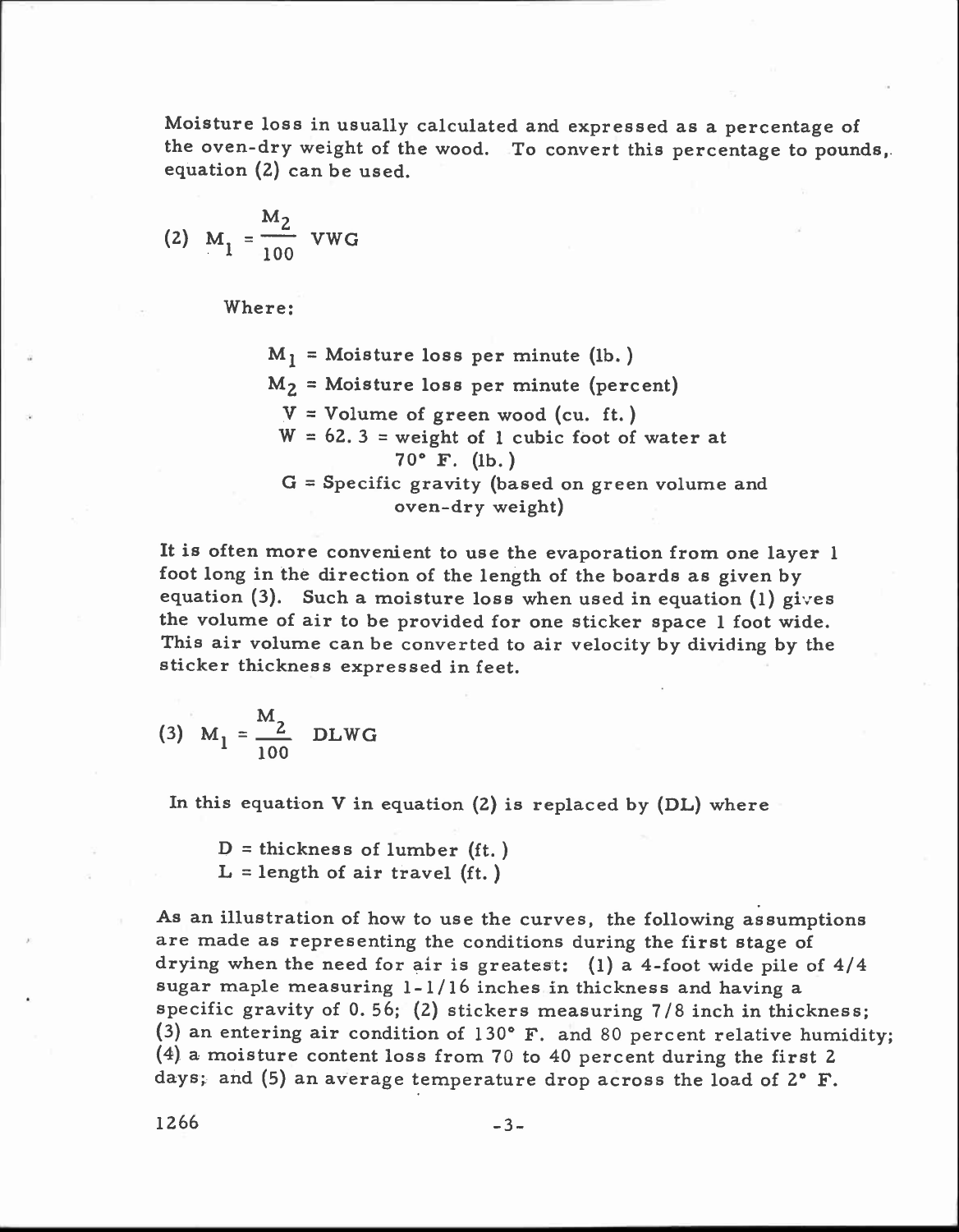Perhaps it might be well to explain that with a wet bulb depression of 7° F. , an average temperature drop much above 2° for this moisture content range would result in a relatively large increase in drying lag across the load and less conformity to the drying schedule.

Substituting in equation  $(3)$ , the moisture loss per minute = 0.0001042 x 0. 0885  $x$  4  $x$  62. 3  $x$  0. 56 = 0. 001287 pound. From figure 1, the unit air requirement is 61, 600 cubic feet. When these values are substituted in equation  $(1)$ , the volume of air needed per minute =

 $\frac{61,600 \times 0.001287}{2}$  = 39.6 cubic feet. This value divided by the sticker thickness (0. 0729), expressed in feet, gives 543 feet per minute as the air velocity necessary to satisfy the assumed conditions.

Computations of this kind have been checked by test runs at the Laboratory even to the extent of plotting drying curves from air velocity and temperature drop measurements and finding that they coincide closely with those obtained from actual moisture determinations. To obtain a close check, however, the temperature drop must be measured to a fraction of a degree.